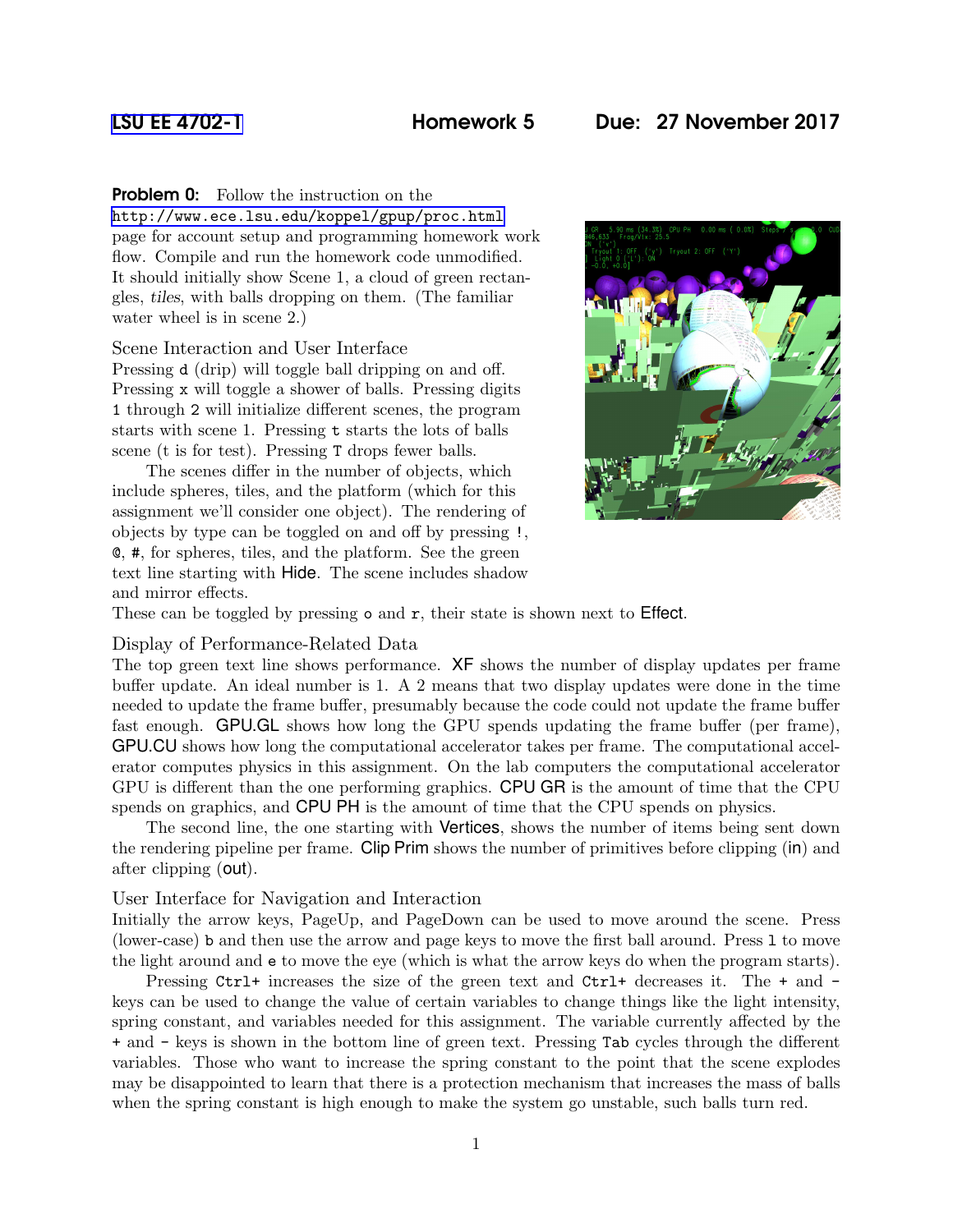Look at the comments in the file hw05.cc and hw05-shdr.cc for documentation on other keys.

Switching Between Shaders

The program can use three different sets of shaders for the spheres, PLAIN (tiles\_0), PROBLEM 1 (tiles\_1), and PROBLEM 2 (tiles\_2). Pressing v switches between them.

# Description of Rendering

Scene 1 is filled with 8000 light green tiles arranged randomly in some volume, but all facing one point. The CPU code rendering tiles (all tiles, not just the light green ones described above) is in routine World::render\_tiles in file hw05.cc. This routine launches one of the three shaders for rendering tiles. Shader s\_hw05\_tiles\_0, which will be called tiles\_0 here, is used with a rendering pass in which the vertices are grouped as individual triangles. The shaders for this version are in file hw05-shdr.cc and have names ending in tiles\_0. The tiles\_0 work correctly in the unmodified code, and they provide one special effect: a tile changes to red when touced by a ball and remains red for two seconds. The tiles\_0 shaders are for at most experimentation, they don't need to be modified for the homework. The tiles\_1 shaders are used in a rendering pass that also groups vertices as individual triangles, but the values used for glVertex and glColor are unconventional (see the code). The tiles\_2 shaders are used in a rendering pass in which vertices are not grouped (meaning points). For tiles\_2 the vertex data is placed in buffer objects, and the buffer objects are only updated when the underlying data changes. The only vertex shader input for the tiles\_2 is gl\_VertexID. Initially the tiles\_1 and tiles\_2 shaders just call their tiles\_0 counterparts and so they won't render properly.

# Debugging Help

Boolean variables opt\_tryout1 and opt\_tryout2 can be used for debugging on the CPU. Pressing y and Y toggles their state. In the shader code use tryout.x and tryout.y for these two variables.

To see the difference between your code and the original code issue the Emacs command Ctrl  $x y =$  or from the shell the command git diff.

**Problem 1:** Modify the tiles 1 shaders in hw05-shdr.cc so that they correctly render the tiles. They must operate with the data provided by World::render\_tiles case 1, unconventional though it is. Do not change what data is provided by the CPU for this rendering pass.

- Work with the data provided from the CPU, don't send additional information.
- The code must be reasonably efficient.
- Pay attention to the geometry shader layout declarations including max vertices.

**Problem 2:** Modify the code in tilles 2 so that it renders the tiles correctly. They must operate with the data provided by World::render\_tiles case 2, which is much more straightforward than case 1. Note that case 2 uses points as the primitive.

- Work with the data provided from the CPU, don't send additional information.
- The code must be reasonably efficient.
- Pay attention to the geometry shader layout declarations including max vertices.

**Problem 3:** Modify the code in any of the shaders so that when a tile is struck by a ball an expanding red ring is drawn centered at the point of contact. The screenshot at the top of the assignment shows one ring in the center of the image, and some larger faded regions below.